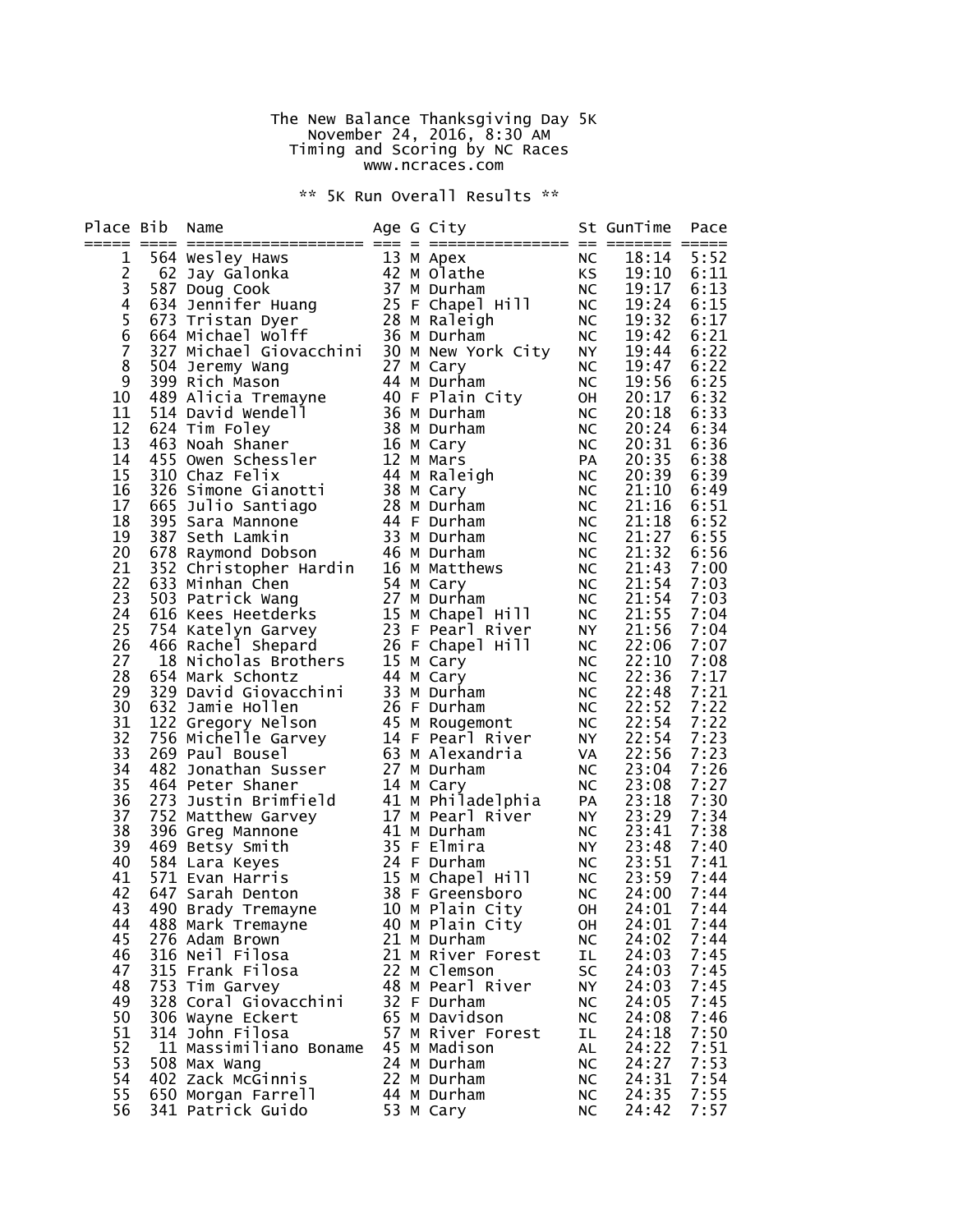| 57  | 368 Brandon Houlihan                                                                                                                                                                                                                             |  | 32 M Durham                    | <b>NC</b> | 24:46 | 7:58 |
|-----|--------------------------------------------------------------------------------------------------------------------------------------------------------------------------------------------------------------------------------------------------|--|--------------------------------|-----------|-------|------|
|     |                                                                                                                                                                                                                                                  |  |                                |           |       |      |
| 58  |                                                                                                                                                                                                                                                  |  | 27 F Bloomington               | IN        | 24:47 | 7:59 |
| 59  | The Community of the Server Schall<br>1975 Rick Brown<br>282 Blake Callens<br>693 Dan Woodlief<br>280 Nicole Butler<br>591 Brandon Pearson<br>522 Jack Prince Callens<br>522 Jack Prince Callens<br>522 Jack Prince Callens<br>522 Jack Prince C |  | 17 M Hillsborough              | NJ 1      | 24:51 | 8:00 |
| 60  |                                                                                                                                                                                                                                                  |  | 55 M Durham                    | <b>NC</b> | 24:53 | 8:01 |
| 61  |                                                                                                                                                                                                                                                  |  | 38 M Cary                      | NC        | 24:57 | 8:02 |
|     |                                                                                                                                                                                                                                                  |  |                                |           |       |      |
| 62  |                                                                                                                                                                                                                                                  |  | 54 M Durham                    | <b>NC</b> | 25:05 | 8:05 |
| 63  |                                                                                                                                                                                                                                                  |  | 46 F Raleigh                   | NC        | 25:06 | 8:05 |
| 64  |                                                                                                                                                                                                                                                  |  | 32 M Raleigh                   | NC        | 25:07 | 8:05 |
| 65  |                                                                                                                                                                                                                                                  |  |                                | <b>NC</b> | 25:15 | 8:08 |
| 66  | 522 Jack Ryan Williams<br>522 Jack Ryan Williams<br>565 Fred Haws<br>521 M Apex<br>112 Tom McKay<br>51 M Apex                                                                                                                                    |  |                                |           | 25:22 | 8:10 |
|     |                                                                                                                                                                                                                                                  |  |                                | <b>NC</b> |       |      |
| 67  |                                                                                                                                                                                                                                                  |  |                                | NC        | 25:26 | 8:11 |
| 68  | 112 Tom McKay                                                                                                                                                                                                                                    |  | 31 M Apex                      | <b>NC</b> | 25:27 | 8:12 |
| 69  | 602 Tanya Mitchell-Alle 41 F Durham                                                                                                                                                                                                              |  |                                | <b>NC</b> | 25:36 | 8:15 |
| 70  |                                                                                                                                                                                                                                                  |  | 4⊥ F Durham<br>58 M Timberlake | NC<br>NC  | 25:40 | 8:16 |
|     |                                                                                                                                                                                                                                                  |  |                                |           |       |      |
| 71  |                                                                                                                                                                                                                                                  |  |                                | <b>MN</b> | 25:42 | 8:17 |
| 72  |                                                                                                                                                                                                                                                  |  |                                | NC<br>NC  | 25:47 | 8:18 |
| 73  |                                                                                                                                                                                                                                                  |  |                                |           | 25:47 | 8:18 |
| 74  |                                                                                                                                                                                                                                                  |  |                                | VA        | 25:49 | 8:19 |
| 75  | 579 Brian Parker<br>397 Aaron Manse<br>100 Noah Markworth<br>12 Taylor Boone<br>25 M Pittsboro<br>24 F Chapel Hill<br>461 Merrilee Seidman<br>144 Laura Sann<br>22 F Alexandria<br>144 Laura Sann<br>22 F Alexandria<br>144 Laura Sapp           |  | 43 F Durham                    |           | 26:01 | 8:23 |
|     |                                                                                                                                                                                                                                                  |  |                                | <b>NC</b> |       |      |
| 76  | 574 Paige Mawes                                                                                                                                                                                                                                  |  | 14 F Maple Grove               | MN        | 26:05 | 8:24 |
| 77  |                                                                                                                                                                                                                                                  |  | 29 M Cary                      | <b>NC</b> | 26:08 | 8:25 |
| 78  | 356 Casey Harmsen<br>454 Lyndsey Schall<br>641 Isabella Reeves                                                                                                                                                                                   |  | 19 F Hillsborough              | NJ        | 26:10 | 8:26 |
| 79  |                                                                                                                                                                                                                                                  |  | 13 F Cary                      | <b>NC</b> | 26:15 | 8:27 |
|     |                                                                                                                                                                                                                                                  |  |                                |           |       |      |
| 80  | 149 Joshua Sheetz                                                                                                                                                                                                                                |  | 23 M New Haven                 | <b>CT</b> | 26:18 | 8:28 |
| 81  | 493 Gaby Valdivia                                                                                                                                                                                                                                |  | 42 F Durham                    | <b>NC</b> | 26:18 | 8:28 |
| 82  | 697 Matthew Kaser                                                                                                                                                                                                                                |  | 13 M Hockessin                 | <b>DE</b> | 26:24 | 8:30 |
| 83  | 642 Heather Reeves                                                                                                                                                                                                                               |  | 45 F Cary                      | <b>NC</b> | 26:25 | 8:30 |
| 84  | 501 Esten Walker                                                                                                                                                                                                                                 |  | 20 F Durham                    | <b>NC</b> | 26:28 | 8:31 |
| 85  | 500 Elliott Walker                                                                                                                                                                                                                               |  | 24 M Durham                    |           | 26:28 | 8:31 |
|     |                                                                                                                                                                                                                                                  |  |                                | <b>NC</b> |       |      |
| 86  |                                                                                                                                                                                                                                                  |  | 44 M Durham                    | NC        | 26:34 | 8:33 |
| 87  |                                                                                                                                                                                                                                                  |  | 14 M Durham                    | <b>NC</b> | 26:34 | 8:34 |
| 88  |                                                                                                                                                                                                                                                  |  | 27 F Melville                  | <b>NY</b> | 26:36 | 8:34 |
| 89  | oio matthew Judd<br>605 Altyriek Cummings<br>437 Chelsea Portnoy<br>179 George Williams<br>179 George Williams                                                                                                                                   |  | 38 M Durham                    | NC        | 26:42 | 8:36 |
| 90  | 567 Ben Barker                                                                                                                                                                                                                                   |  | 46 M Durham                    | <b>NC</b> | 26:47 | 8:38 |
|     |                                                                                                                                                                                                                                                  |  |                                |           |       |      |
| 91  |                                                                                                                                                                                                                                                  |  | 38 M Raleigh                   | <b>NC</b> | 26:59 | 8:41 |
| 92  | 567 Ben Barker<br>124 Chi Chi Odoemene<br>36 Roy Connor<br>257 Trey Bennett                                                                                                                                                                      |  | 70 M Durham                    | <b>NC</b> | 26:59 | 8:41 |
| 93  | 257 Trey Bennett                                                                                                                                                                                                                                 |  | 30 M Baltimore                 | MD        | 27:02 | 8:42 |
| 94  | 599 Rachel Stevener<br>252 Aidan Arvik<br>761 Daniel Mason<br>465 Heidi Shaner                                                                                                                                                                   |  | 31 F Durham                    | <b>NC</b> | 27:02 | 8:42 |
| 95  |                                                                                                                                                                                                                                                  |  | 12 M Durham                    | NC        | 27:07 | 8:44 |
| 96  |                                                                                                                                                                                                                                                  |  | 38 M Durham                    |           | 27:11 | 8:45 |
|     |                                                                                                                                                                                                                                                  |  |                                | <b>NC</b> |       |      |
| 97  |                                                                                                                                                                                                                                                  |  | 42 F Cary                      | <b>NC</b> | 27:12 | 8:45 |
| 98  | 462 Brian Shaner                                                                                                                                                                                                                                 |  | 43 M Cary                      | <b>NC</b> | 27:12 | 8:45 |
| 99  | 353 Andrew Hardin                                                                                                                                                                                                                                |  | 13 M Matthews                  | <b>NC</b> | 27:12 | 8:46 |
| 100 | 351 John Hardin                                                                                                                                                                                                                                  |  | 49 M Matthews                  | <b>NC</b> | 27:13 | 8:46 |
| 101 | 266 Catie Blakeman                                                                                                                                                                                                                               |  | 23 F Durham                    | <b>NC</b> | 27:15 | 8:47 |
|     |                                                                                                                                                                                                                                                  |  |                                |           |       |      |
| 102 | 290 Joe Chapman                                                                                                                                                                                                                                  |  | 48 M Chapel Hill               | <b>NC</b> | 27:16 | 8:47 |
| 103 | 330 Mason Goss                                                                                                                                                                                                                                   |  | 48 M Hillsborough              | NC        | 27:17 | 8:47 |
| 104 | 497 Jacob Valentine                                                                                                                                                                                                                              |  | 7 M Cary                       | <b>NC</b> | 27:18 | 8:48 |
| 105 | 456 Keelin Schessler                                                                                                                                                                                                                             |  | 9 F Mars                       | PA        | 27:18 | 8:48 |
| 106 | 568 Susan Barker                                                                                                                                                                                                                                 |  | 47 F Durham                    | <b>NC</b> | 27:22 | 8:49 |
|     |                                                                                                                                                                                                                                                  |  |                                |           |       |      |
| 107 | 438 Evan Portnoy                                                                                                                                                                                                                                 |  | 57 M Melville                  | NY        | 27:24 | 8:50 |
| 108 | 33 Karin Clausen                                                                                                                                                                                                                                 |  | 48 F Chicopee                  | MА        | 27:25 | 8:50 |
| 109 | 652 Kim Barker                                                                                                                                                                                                                                   |  | 51 F Durham                    | <b>NC</b> | 27:37 | 8:54 |
| 110 | 478 Crawford Stevener                                                                                                                                                                                                                            |  | 30 M Durham                    | <b>NC</b> | 27:42 | 8:55 |
| 111 | 364 Dylan Herbert                                                                                                                                                                                                                                |  | 25 M Durham                    | <b>NC</b> | 27:43 | 8:56 |
| 112 |                                                                                                                                                                                                                                                  |  |                                |           |       |      |
|     | 492 Ryan Urquhart                                                                                                                                                                                                                                |  | 42 M Durham                    | <b>NC</b> | 27:52 | 8:59 |
| 113 | 645<br>Jennifer Boehlke                                                                                                                                                                                                                          |  | 39 F Minneapolis               | ΜN        | 28:00 | 9:01 |
| 114 | 569 Sydney Barker                                                                                                                                                                                                                                |  | 16 F Durham                    | NС        | 28:03 | 9:02 |
| 115 | 271 Michael Brenner                                                                                                                                                                                                                              |  | 38 F Durham                    | NC        | 28:04 | 9:02 |
| 116 | 643 Ethan Barbosa                                                                                                                                                                                                                                |  | 13 M Cary                      | <b>NC</b> | 28:06 | 9:03 |
| 117 | 631 Anna Barbour                                                                                                                                                                                                                                 |  | 32 F Philadelphia              | PA        | 28:07 | 9:03 |
| 118 | 332 Will Goss                                                                                                                                                                                                                                    |  | 26 M Durham                    | NC        | 28:09 | 9:04 |
|     |                                                                                                                                                                                                                                                  |  |                                |           |       |      |
| 119 | 755 Brianne Garvey                                                                                                                                                                                                                               |  | 20 F Pearl River               | NY.       | 28:11 | 9:05 |
| 120 | 751 Kyle Fitzgerald                                                                                                                                                                                                                              |  | 19 M Cary                      | <b>NC</b> | 28:11 | 9:05 |
| 121 | 586 Justin Lee                                                                                                                                                                                                                                   |  | 23 M Durham                    | <b>NC</b> | 28:11 | 9:05 |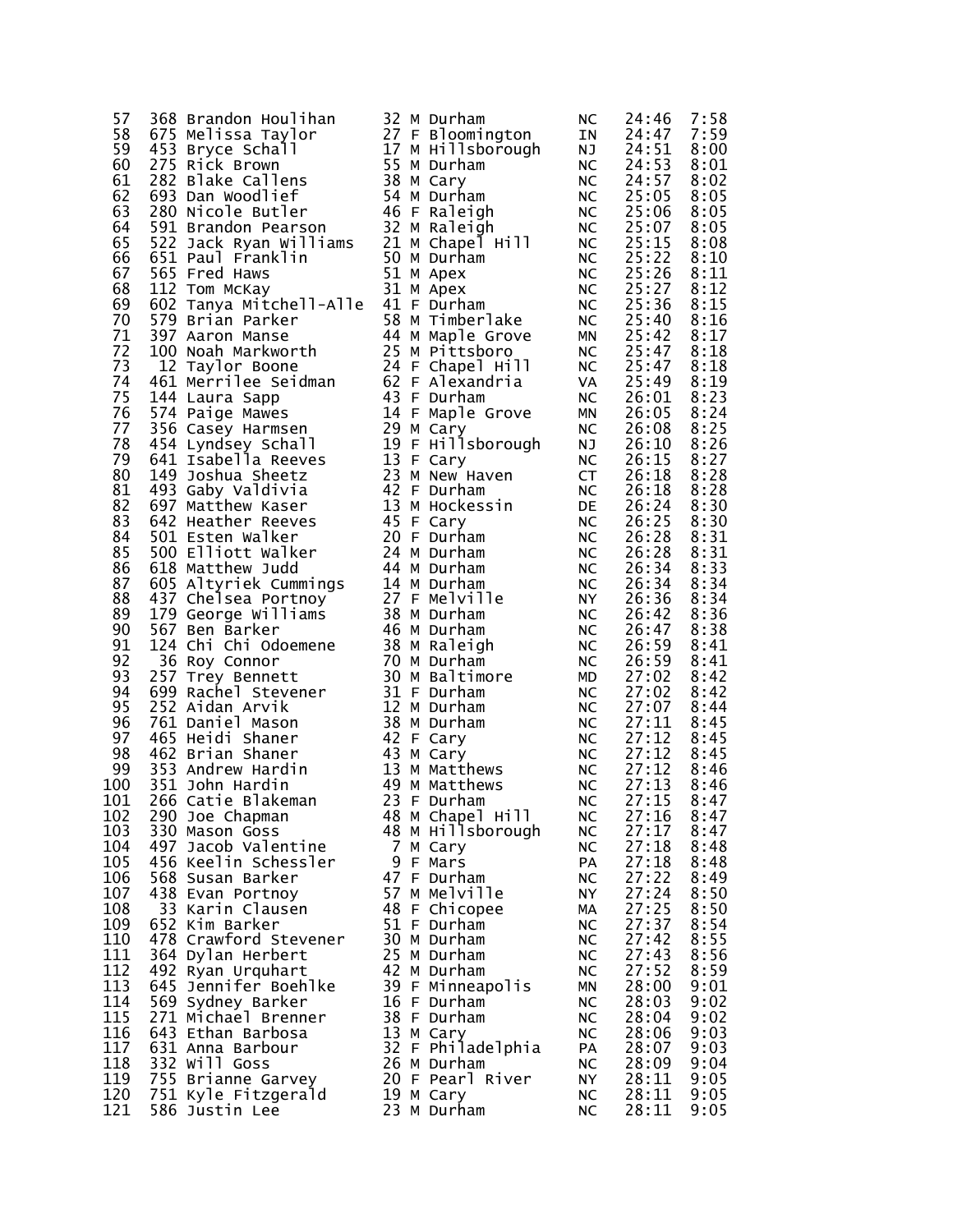| 122        | 496 Samantha Valentine                                                                                                                                                                                                                                   |      | 8 F Cary                                             | <b>NC</b>              | 28:12          | 9:05         |
|------------|----------------------------------------------------------------------------------------------------------------------------------------------------------------------------------------------------------------------------------------------------------|------|------------------------------------------------------|------------------------|----------------|--------------|
| 123        | 494 Chris Valentine                                                                                                                                                                                                                                      |      | $41$ M Cary                                          | NC.                    | 28:13          | 9:05         |
| 124        | 417 Latoya Patterson                                                                                                                                                                                                                                     |      | 31 F Durham                                          | NC                     | 28:14          | 9:06         |
| 125        | 700 Kevin Fitzgerald                                                                                                                                                                                                                                     |      | 21 M Cary                                            | <b>NC</b>              | 28:20          | 9:07         |
| 126        | 337 Randy Grodi                                                                                                                                                                                                                                          |      | 60 M Monroe                                          | МI                     | 28:31          | 9:11         |
| 127        | 317 Michael Formy-Duval                                                                                                                                                                                                                                  |      | 40 M Durham                                          | <b>NC</b>              | 28:36          | 9:13         |
| 128        | 648 Walter Plunkett Iv                                                                                                                                                                                                                                   | 31 M |                                                      |                        | 28:39          | 9:14         |
| 129        | 99 Michelle Marburger                                                                                                                                                                                                                                    |      | 43 F Durham                                          | <b>NC</b>              | 28:42          | 9:14         |
| 130        |                                                                                                                                                                                                                                                          |      |                                                      | <b>NC</b>              | 28:43          | 9:15         |
| 131        |                                                                                                                                                                                                                                                          |      |                                                      | <b>NC</b>              | 28:43          | 9:15         |
| 132        |                                                                                                                                                                                                                                                          |      |                                                      | SC                     | 28:45          | 9:16         |
| 133        |                                                                                                                                                                                                                                                          |      |                                                      | <b>NC</b>              | 28:46          | 9:16         |
| 134        |                                                                                                                                                                                                                                                          |      |                                                      | <b>NC</b>              | 28:47          | 9:16         |
| 135        |                                                                                                                                                                                                                                                          |      |                                                      | NC                     | 28:47          | 9:16         |
| 136        | 99 Michelle Marburger<br>686 Forrest Reynolds<br>62 Lisa Pickett<br>117 Jeff Metz<br>117 Jeff Metz<br>661 Sarah Wolff<br>528 Charlotte Wong<br>110 Tom McKay<br>163 Olive Turner<br>163 Olive Turner<br>768 Christopher Pelekos<br>25 F Durham<br>8 F    |      |                                                      | AL                     | 28:54          | 9:19         |
| 137        |                                                                                                                                                                                                                                                          |      |                                                      | <b>NC</b>              | 28:54          | 9:19         |
| 138        | 162 Matt Turner                                                                                                                                                                                                                                          |      | 41 M Huntsville                                      | AL                     | 28:57          | 9:19         |
| 139        | 644 Rachel Lee                                                                                                                                                                                                                                           |      | 14 F Raleigh                                         | NC                     | 28:57          | 9:19         |
| 140        |                                                                                                                                                                                                                                                          |      |                                                      | <b>NC</b>              | 28:59          | 9:20         |
| 141        | 390 William Lindner<br>60 M Cary<br>672 Lewis Bass<br>57 M Durham<br>531 Pj Avetta<br>421 Maia Perillo<br>519 Katie Wheeler<br>519 Katie Wheeler<br>24 F Chapel<br>672 Lewis Bass                                                                        |      |                                                      | NC                     | 29:00          | 9:20         |
| 142        |                                                                                                                                                                                                                                                          |      |                                                      | <b>NC</b>              | 29:13          | 9:25         |
| 143        |                                                                                                                                                                                                                                                          |      | 10 F Hopewell Juncti NY                              |                        | 29:14          | 9:25         |
| 144        |                                                                                                                                                                                                                                                          |      | 24 F Chapel Hill                                     | <b>NC</b>              | 29:15          | 9:25         |
| 145        |                                                                                                                                                                                                                                                          |      |                                                      | <b>NC</b>              | 29:15          | 9:25         |
| 146        |                                                                                                                                                                                                                                                          |      |                                                      | <b>NC</b>              | 29:15          | 9:25         |
|            | 147 518 Al wheeler                                                                                                                                                                                                                                       |      |                                                      | NC                     | 29:15          | 9:25         |
| 148        | 519 Katie Wheeler<br>253 Jeff Aschieris<br>517 Peter Wheeler<br>518 Al Wheeler<br>518 Al Wheeler<br>518 Al Wheeler<br>518 Al Wheeler<br>518 Al Wheeler<br>21 F Chapel Hill<br>518 Al Wheeler<br>518 Al Wheeler<br>21 F Chapel Hill<br>518 Al Wheeler<br> |      | 34 F Philadelphia                                    | PA                     | 29:18          | 9:26         |
| 149        |                                                                                                                                                                                                                                                          |      | 40 M Hopewell Juncti NY                              |                        | 29:20          | 9:27         |
| 150        |                                                                                                                                                                                                                                                          |      |                                                      | <b>NC</b>              | 29:20          | 9:27         |
| 151        |                                                                                                                                                                                                                                                          |      | 46 F Mars                                            |                        | 29:24          | 9:28         |
| 152        | 313 Mike Filosa                                                                                                                                                                                                                                          |      | 22 M Normal                                          | PA                     | 29:24          | 9:28         |
| 153        | 758 Matthew Brothers<br>434 Dente Poland<br>448 Eimy Rivas Plata<br>526 Erika Wittchen<br>436 Matt Poland                                                                                                                                                | 36 M |                                                      | ΙL.                    | 29:27          | 9:29         |
| 154        |                                                                                                                                                                                                                                                          |      |                                                      |                        | 29:34          | 9:31         |
| 155        |                                                                                                                                                                                                                                                          |      | 52 M Crofton<br>38 F Chapel Hill                     | MD                     | 29:35          | 9:32         |
| 156        |                                                                                                                                                                                                                                                          |      | 42 F Chapel Hill                                     | <b>NC</b>              | 29:35          | 9:32         |
| 157        | 436 Matt Poland                                                                                                                                                                                                                                          |      | 9 M Crofton                                          | <b>NC</b>              | 29:39          | 9:33         |
| 158        |                                                                                                                                                                                                                                                          |      | 42 M Durham                                          | MD                     | 29:42          | 9:34         |
| 159        | 487 Aaron Todd                                                                                                                                                                                                                                           |      | 12 M Crofton                                         | <b>NC</b>              |                | 9:36         |
| 160        | 435 Tj Poland<br>433 Lyruman<br>433 Kristin Poland                                                                                                                                                                                                       |      | 44 F Crofton                                         | MD                     | 29:50<br>29:52 | 9:37         |
|            |                                                                                                                                                                                                                                                          |      | 46 F Raleigh                                         | MD                     | 29:57          | 9:39         |
| 161<br>162 | 90 Shea Lengyel<br>90 Shea Lengyel<br>690 Brad Francis                                                                                                                                                                                                   |      | 34 M Sterling                                        | NC<br><b>VA</b>        | 30:01          | 9:40         |
| 163        | b90 הומות<br>156 Lois Suruki<br>272 Jared Brimfield<br>הירי הייניי                                                                                                                                                                                       |      |                                                      |                        |                | 9:41         |
| 164        |                                                                                                                                                                                                                                                          |      | ישטור באטור 15 E<br>37 M Philadelphia<br>בריי בי שלו | NC<br>PA               | 30:06<br>30:10 | 9:43         |
| 165        |                                                                                                                                                                                                                                                          |      | 8 м Chapel нill                                      |                        | 30:14          | 9:44         |
| 166        | 298 Brad Davis                                                                                                                                                                                                                                           | 37   | M Chapel Hill                                        | <b>NC</b>              | 30:14          | 9:44         |
|            |                                                                                                                                                                                                                                                          |      |                                                      | <b>NC</b>              |                |              |
| 167<br>168 | 305 Jamie Dunn                                                                                                                                                                                                                                           |      | 57 F Durham                                          | <b>NC</b>              | 30:16          | 9:45         |
| 169        | 320 Will Fuller<br>285 Paula Catron                                                                                                                                                                                                                      |      | 40 M Cary<br>53 F Greenville                         | <b>NC</b>              | 30:17<br>30:20 | 9:45<br>9:46 |
|            |                                                                                                                                                                                                                                                          |      |                                                      | SC                     |                |              |
| 170<br>171 | 452 Kyle Scarbro                                                                                                                                                                                                                                         |      | 33 M Hillsborough                                    | <b>NC</b>              | 30:21<br>30:24 | 9:46         |
|            | 357 Danita Harris                                                                                                                                                                                                                                        |      | 39 F Durham<br>29 F Chapel Hill                      | NC                     |                | 9:47         |
| 172        | 470 Jean Smith                                                                                                                                                                                                                                           |      |                                                      | <b>NC</b>              | 30:24          | 9:47         |
| 173        | 614 Jessica Jones                                                                                                                                                                                                                                        |      | 25 F Durham                                          | <b>NC</b>              | 30:25          | 9:48         |
| 174        | 23 Holly Buickerood                                                                                                                                                                                                                                      |      | 23 F Cary                                            | <b>NC</b>              | 30:25          | 9:48         |
| 175        | 538 Gabriella Lopez                                                                                                                                                                                                                                      |      | 27 F Durham                                          | <b>NC</b>              | 30:36          | 9:51         |
| 176        | 335 Lindsey Gregg                                                                                                                                                                                                                                        |      | 28 F Chapel Hill                                     | <b>NC</b>              | 30:37          | 9:52         |
| 177        | 649 Walter Plunkett III                                                                                                                                                                                                                                  |      | 64 M Chapel Hill                                     | <b>NC</b>              | 30:37          | 9:52         |
| 178        | 367 Laura Hodgson                                                                                                                                                                                                                                        |      | 39 F Durham                                          | <b>NC</b>              | 30:37          | 9:52         |
| 179<br>180 | 383 Emery King                                                                                                                                                                                                                                           |      | 11 F Hillsborough                                    | NC                     | 30:41          | 9:53         |
|            | 374 Preston Ivie                                                                                                                                                                                                                                         |      | 34 M Fuquay Varina                                   | NC                     | 30:41          | 9:53         |
| 181        | 380 Marshall Johnson                                                                                                                                                                                                                                     |      | 27 M Raleigh                                         | <b>NC</b>              | 30:42          | 9:53<br>9:53 |
| 182<br>183 | 304 Liz Duffy                                                                                                                                                                                                                                            |      | 30 F Raleigh                                         | <b>NC</b>              | 30:42          | 9:53         |
| 184        | 485 Corey Thompson<br>388 Hannah Lee                                                                                                                                                                                                                     |      | 26 M Greenville<br>25 F Chapel Hill                  | NC                     | 30:42<br>30:42 | 9:53         |
| 185        | 424 Sarah Peveler                                                                                                                                                                                                                                        |      | 40 F Durham                                          | <b>NC</b><br><b>NC</b> | 31:00          | 9:59         |
| 186        |                                                                                                                                                                                                                                                          |      |                                                      |                        |                |              |
|            | 312 Luke Filosa                                                                                                                                                                                                                                          |      | 53 M Normal                                          | IL                     | 31:03 10:00    |              |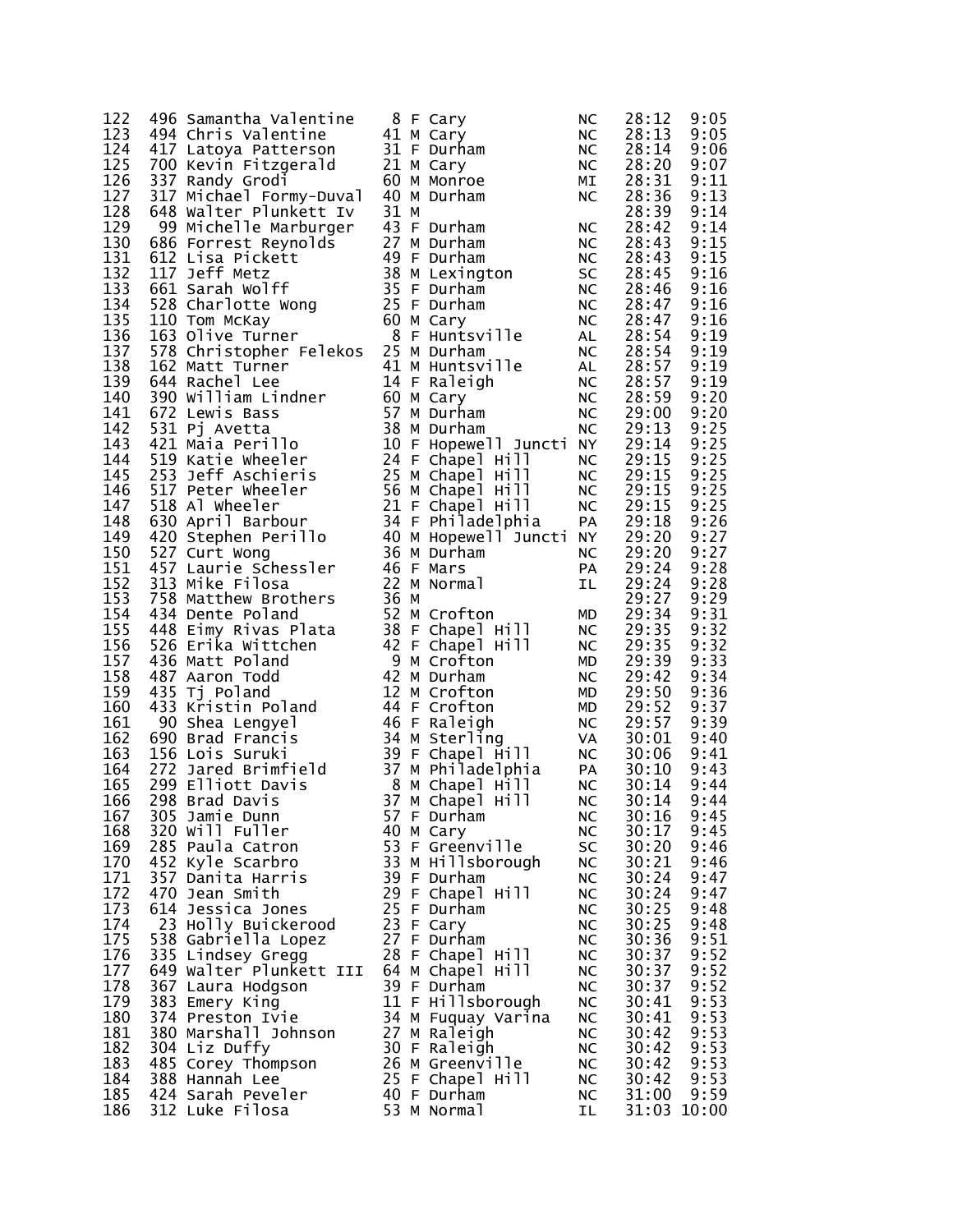| Philip Guillemette<br>344                   |
|---------------------------------------------|
| 102 Kristen Maselli                         |
| 103 Michael Maselli<br>-31 Brian Carroll    |
|                                             |
| 542 Mike Morse                              |
| 544<br>Jake McClaren                        |
| Gary Sheetz<br>150                          |
| 660<br>Kevin Dilallo                        |
| 513<br>Kathryn Weber                        |
| 687<br>Toree Reynolds                       |
| 505<br>Darby Wang                           |
| 360<br>Jeff Heck                            |
| 261<br>Melissa Berry                        |
| 260<br>Stephen Berry<br>259                 |
| Mary Berry<br>Carolee Berry<br>262          |
| 300 Steven Denhardt                         |
| 692<br>Kristen Corazzini                    |
| 683<br>Meghan Wooley                        |
| 646 Steve Boehlke                           |
| 49 Sylvia Furst                             |
| 481<br>Zach Strom                           |
| 375<br>Ashley Ivie                          |
| 491<br>Raegan Tremayne                      |
| 472<br>Malinda Smith                        |
| David Stanfield                             |
| 759<br>322<br>Audrey Fulton                 |
| 430 Julie Piotrowski                        |
| 674 Mark Dyer                               |
| 671 Stuart Brown                            |
| 323<br>Nick Fulton                          |
| 486 Emily Thrasher                          |
| 539<br>Jorge Luviano                        |
| 451<br>Kristen Scarbro                      |
| 520<br>Gina White                           |
| 521<br>Jared White                          |
| 625<br>Amy McTrey                           |
| 691<br>Sara Jones                           |
| 577<br>Matt Tormollen                       |
| 576 Suzanne Tormollen                       |
| 575 Sandra Tormollen                        |
| 594<br>Amy Ellefsen                         |
| 757 Anna Brothers                           |
| 545 Hannah Morse<br>543 Alisa Morse         |
| 279.<br>Becky Bush                          |
| 278<br>Len Bush                             |
| 256 Carla Batchelor                         |
| 427 Sonya Pion                              |
| 473                                         |
| Jackson Sommers<br>Jackson Brimfield<br>274 |
| 311<br>Sam Felts                            |
| 208<br>Karen Young                          |
| 209<br>Ron Young                            |
| 51<br>Aaron Gauss                           |
| 268<br>Daria Borowski                       |
| 342<br>Megan Guido                          |
|                                             |
| Christopher Weisema<br>603                  |
| 422<br>Lucas Perillo                        |
| Susan McMahon<br>115                        |
| 50<br>Ari Gauss                             |
| 477<br>Rebecca Stephens                     |
| 419 Jamie Perillo                           |
| 334<br>Tori Gredvig<br>283<br>Katie Catron  |
|                                             |

| 187 | 344 Philip Guillemette                                                                                                                                                                                                                           |  | 35 M Amherst                                                                              | NY.                  | 31:04 10:00                                                                            |
|-----|--------------------------------------------------------------------------------------------------------------------------------------------------------------------------------------------------------------------------------------------------|--|-------------------------------------------------------------------------------------------|----------------------|----------------------------------------------------------------------------------------|
| 188 | 102 Kristen Maselli                                                                                                                                                                                                                              |  | 18 F Cary                                                                                 | NC                   | 31:06 10:01                                                                            |
| 189 | 103 Michael Maselli                                                                                                                                                                                                                              |  | 49 M Cary                                                                                 | NC                   | 31:09 10:02                                                                            |
| 190 | 31 Brian Carroll                                                                                                                                                                                                                                 |  | 39 M Santa Cruz                                                                           | <b>CA</b>            | 31:10 10:02                                                                            |
| 191 | 542 Mike Morse                                                                                                                                                                                                                                   |  | 59 M Durham                                                                               |                      | 31:12 10:03                                                                            |
| 192 |                                                                                                                                                                                                                                                  |  | 24 M Durham                                                                               |                      |                                                                                        |
|     | 544 Jake McClaren<br>150 Gary Sheetz                                                                                                                                                                                                             |  |                                                                                           | NC<br>NC<br>NC<br>-- | 31:13 10:03                                                                            |
| 193 | 150 Gary Sheetz                                                                                                                                                                                                                                  |  | 59 M Harrisburg                                                                           |                      | 31:16 10:04                                                                            |
| 194 | 660 Kevin Dilallo                                                                                                                                                                                                                                |  | 58 M Bradenton<br>58 M Bradenton<br>43 F Chapel Hill                                      | FL<br>NC             | 31:18 10:05                                                                            |
| 195 | 513 Kathryn Weber                                                                                                                                                                                                                                |  |                                                                                           |                      | 31:23 10:06                                                                            |
| 196 | 687 Toree Reynolds                                                                                                                                                                                                                               |  | 27 F Durham                                                                               | NC                   | 31:30 10:09                                                                            |
| 197 | 505 Darby Wang                                                                                                                                                                                                                                   |  | 27 F Cary                                                                                 | NC                   | 31:35 10:10                                                                            |
| 198 | 360 Jeff Heck                                                                                                                                                                                                                                    |  | 45 M Cary                                                                                 | NC                   | 31:39 10:11                                                                            |
| 199 | 261 Melissa Berry<br>261 Melissa Berry<br>260 Stephen Berry<br>29 M Hillsborough<br>259 Mary Berry<br>262 Carolee Berry<br>26 F Indianapolis<br>300 Steven Denhardt<br>37 M Orange City                                                          |  | 31 F Winston-Salem                                                                        | NC                   | 31:44 10:13                                                                            |
| 200 |                                                                                                                                                                                                                                                  |  |                                                                                           |                      |                                                                                        |
| 201 |                                                                                                                                                                                                                                                  |  |                                                                                           |                      |                                                                                        |
| 202 |                                                                                                                                                                                                                                                  |  |                                                                                           |                      | NC 31:45 10:13<br>NC 31:45 10:13<br>NC 31:45 10:13<br>IN 31:49 10:14<br>FL 31:49 10:15 |
| 203 |                                                                                                                                                                                                                                                  |  | 37 M Orange City                                                                          |                      |                                                                                        |
| 204 | 692 Kristen Corazzini                                                                                                                                                                                                                            |  | 44 F Durham                                                                               | NC                   | 31:49 10:15                                                                            |
| 205 | 683 Meghan Wooley                                                                                                                                                                                                                                |  | 26 F Durham                                                                               | NC<br>MN             | 31:56 10:17                                                                            |
| 206 | 646 Steve Boehlke                                                                                                                                                                                                                                |  | 67 M Minneapolis                                                                          |                      | 31:58 10:18                                                                            |
| 207 | 49 Sylvia Furst                                                                                                                                                                                                                                  |  | 50 F Chapel Hill                                                                          | NC                   | 32:00 10:18                                                                            |
| 208 |                                                                                                                                                                                                                                                  |  |                                                                                           |                      | 32:02 10:19                                                                            |
| 209 | 375 Ashley Ivie                                                                                                                                                                                                                                  |  |                                                                                           | NC<br>NC             | 32:04 10:20                                                                            |
| 210 |                                                                                                                                                                                                                                                  |  |                                                                                           |                      | 32:08 10:21                                                                            |
| 211 | 481 Zach Strom<br>375 Ashley Ivie 33 F Fuquay Varina<br>491 Raegan Tremayne 8 F Plain City<br>472 Malinda Smith 31 F Charlottesville                                                                                                             |  | 31 F Charlottesville VA<br>31 F Charlottesville VA<br>M North Charlesto SC<br>29 F Durham |                      | 32:10 10:21                                                                            |
| 212 | 759 David Stanfield                                                                                                                                                                                                                              |  |                                                                                           |                      | 32:12 10:22                                                                            |
| 213 | 322 Audrey Fulton                                                                                                                                                                                                                                |  |                                                                                           |                      | 32:15 10:23                                                                            |
| 214 | 430 Julie Piotrowski                                                                                                                                                                                                                             |  | 29 F Parma                                                                                |                      | 32:15 10:23                                                                            |
| 215 | 674 Mark Dyer                                                                                                                                                                                                                                    |  | 66 M Raleigh                                                                              | OH<br>NC<br>NC       | 32:18 10:24                                                                            |
| 216 | 671 Stuart Brown                                                                                                                                                                                                                                 |  | 46 F Efland                                                                               | NC                   | 32:18 10:24                                                                            |
| 217 | 323 Nick Fulton                                                                                                                                                                                                                                  |  | 29 M Durham                                                                               |                      | 32:18 10:24                                                                            |
| 218 |                                                                                                                                                                                                                                                  |  |                                                                                           | NC<br>NC             | 32:20 10:25                                                                            |
| 219 |                                                                                                                                                                                                                                                  |  |                                                                                           |                      |                                                                                        |
|     |                                                                                                                                                                                                                                                  |  |                                                                                           | NC                   | 32:21 10:25                                                                            |
| 220 | 32 F Durham<br>451 Kristen Scarbro<br>520 Gina white<br>521 Jared White<br>625 Amy McTrey<br>621 Compared Acts 24 M Durham<br>621 Compared Acts 24 M Durham<br>621 Compared Acts 24 M Durham<br>621 Compared Acts 24 M Durham<br>621 Compared Ac |  |                                                                                           | NC<br>NC             | 32:22 10:25                                                                            |
| 221 |                                                                                                                                                                                                                                                  |  |                                                                                           |                      | 32:23 10:26                                                                            |
| 222 |                                                                                                                                                                                                                                                  |  |                                                                                           | NC                   | 32:23 10:26                                                                            |
| 223 |                                                                                                                                                                                                                                                  |  |                                                                                           | NC<br>NC             | 32:26 10:27                                                                            |
| 224 | 691 Sara Jones                                                                                                                                                                                                                                   |  | 34 F Durham                                                                               |                      | 32:28 10:27                                                                            |
| 225 | 577 Matt Tormollen<br>576 Suzanne Tormollen<br>575 Sandra Tormollen                                                                                                                                                                              |  | 51 M Chapel Hill                                                                          | NC                   | 32:30 10:28                                                                            |
| 226 |                                                                                                                                                                                                                                                  |  | 42 F Chapel Hill                                                                          | NC<br>NC             | 32:31 10:28                                                                            |
| 227 |                                                                                                                                                                                                                                                  |  | 10 M Smithfield                                                                           |                      | 32:31 10:28                                                                            |
| 228 | 594 Amy Ellefsen                                                                                                                                                                                                                                 |  |                                                                                           | NC                   | 32:33 10:29                                                                            |
| 229 | 757 Anna Brothers                                                                                                                                                                                                                                |  | n<br>a 38 F Durham<br>rs<br>36 F Charlotte<br>21 F Durham<br>54 F Durham                  | NC                   | 32:35 10:30                                                                            |
| 230 | 545 Hannah Morse                                                                                                                                                                                                                                 |  |                                                                                           | <b>NC</b>            | 32:40 10:31                                                                            |
| 231 | 543 Alisa Morse                                                                                                                                                                                                                                  |  |                                                                                           |                      | NC 32:41 10:31                                                                         |
| 232 | 279 Becky Bush                                                                                                                                                                                                                                   |  | 25 F Chapel Hill                                                                          | <b>NC</b>            | 32:43 10:32                                                                            |
| 233 | 278 Len Bush                                                                                                                                                                                                                                     |  | 71 M Chapel Hill                                                                          | <b>NC</b>            | 32:43 10:32                                                                            |
| 234 | 256 Carla Batchelor                                                                                                                                                                                                                              |  | 32 F Durham                                                                               | <b>NC</b>            | 32:49 10:34                                                                            |
| 235 | 427 Sonya Pion                                                                                                                                                                                                                                   |  | 26 F Charlotte                                                                            | <b>NC</b>            | 32:51 10:35                                                                            |
| 236 | 473 Jackson Sommers                                                                                                                                                                                                                              |  | 15 M Cary                                                                                 | <b>NC</b>            | 32:53 10:35                                                                            |
| 237 | 274 Jackson Brimfield                                                                                                                                                                                                                            |  | 15 M Philadelphia                                                                         | PA                   | 32:55 10:36                                                                            |
| 238 | 311 Sam Felts                                                                                                                                                                                                                                    |  | 25 M Cary                                                                                 | <b>NC</b>            | 33:00 10:38                                                                            |
| 239 | 208 Karen Young                                                                                                                                                                                                                                  |  | 51 F Apex                                                                                 | <b>NC</b>            | 33:06 10:40                                                                            |
| 240 | 209 Ron Young                                                                                                                                                                                                                                    |  | 51 M Apex                                                                                 | <b>NC</b>            | 33:07 10:40                                                                            |
| 241 | 51 Aaron Gauss                                                                                                                                                                                                                                   |  | 7 M Chapel Hill                                                                           | <b>NC</b>            | 33:22 10:45                                                                            |
| 242 | 268 Daria Borowski                                                                                                                                                                                                                               |  | 25 F Durham                                                                               | <b>NC</b>            | 33:23 10:45                                                                            |
| 243 | 342 Megan Guido                                                                                                                                                                                                                                  |  | 24 F Cary                                                                                 | <b>NC</b>            | 33:25 10:46                                                                            |
| 244 | 603 Christopher Weisema                                                                                                                                                                                                                          |  | 43 M Durham                                                                               | <b>NC</b>            | 33:36 10:49                                                                            |
| 245 | 422 Lucas Perillo                                                                                                                                                                                                                                |  | 7 M Hopewell Juncti NY                                                                    |                      | 33:43 10:52                                                                            |
| 246 | 115 Susan McMahon                                                                                                                                                                                                                                |  | 35 F Durham                                                                               | <b>NC</b>            | 33:44 10:52                                                                            |
| 247 | 50 Ari Gauss                                                                                                                                                                                                                                     |  | 42 M Chapel Hill                                                                          | <b>NC</b>            | 33:45 10:52                                                                            |
| 248 | 477 Rebecca Stephens                                                                                                                                                                                                                             |  | 30 F Durham                                                                               | <b>NC</b>            | 33:49 10:53                                                                            |
| 249 | 419 Jamie Perillo                                                                                                                                                                                                                                |  | 40 F Hopewell Juncti NY                                                                   |                      | 33:50 10:54                                                                            |
| 250 | 334 Tori Gredvig                                                                                                                                                                                                                                 |  | 32 F Durham                                                                               | NC.                  | 33:51 10:54                                                                            |
| 251 | 283 Katie Catron                                                                                                                                                                                                                                 |  | 25 F Dallas                                                                               | TX                   | 33:57 10:56                                                                            |
|     |                                                                                                                                                                                                                                                  |  |                                                                                           |                      |                                                                                        |

|           | 0000111112333334444445500000111111111222222333333344444555500002223563444555560002235563455500672355 |                           |
|-----------|------------------------------------------------------------------------------------------------------|---------------------------|
|           |                                                                                                      |                           |
|           |                                                                                                      |                           |
|           |                                                                                                      |                           |
|           |                                                                                                      |                           |
|           |                                                                                                      |                           |
|           |                                                                                                      |                           |
|           |                                                                                                      |                           |
|           |                                                                                                      |                           |
|           |                                                                                                      |                           |
|           |                                                                                                      |                           |
|           |                                                                                                      |                           |
|           |                                                                                                      |                           |
|           |                                                                                                      |                           |
|           |                                                                                                      |                           |
|           |                                                                                                      |                           |
|           |                                                                                                      |                           |
|           |                                                                                                      |                           |
|           |                                                                                                      |                           |
|           |                                                                                                      |                           |
|           |                                                                                                      |                           |
|           |                                                                                                      |                           |
|           |                                                                                                      |                           |
|           |                                                                                                      |                           |
|           |                                                                                                      |                           |
|           |                                                                                                      |                           |
|           |                                                                                                      |                           |
|           |                                                                                                      |                           |
|           |                                                                                                      |                           |
|           |                                                                                                      |                           |
|           |                                                                                                      | $\vdots$                  |
|           |                                                                                                      |                           |
|           |                                                                                                      |                           |
|           |                                                                                                      |                           |
|           |                                                                                                      |                           |
|           |                                                                                                      |                           |
|           |                                                                                                      |                           |
|           |                                                                                                      |                           |
|           |                                                                                                      |                           |
|           |                                                                                                      |                           |
|           |                                                                                                      |                           |
| $\bar{3}$ |                                                                                                      | $\frac{1}{2}$<br>$\Omega$ |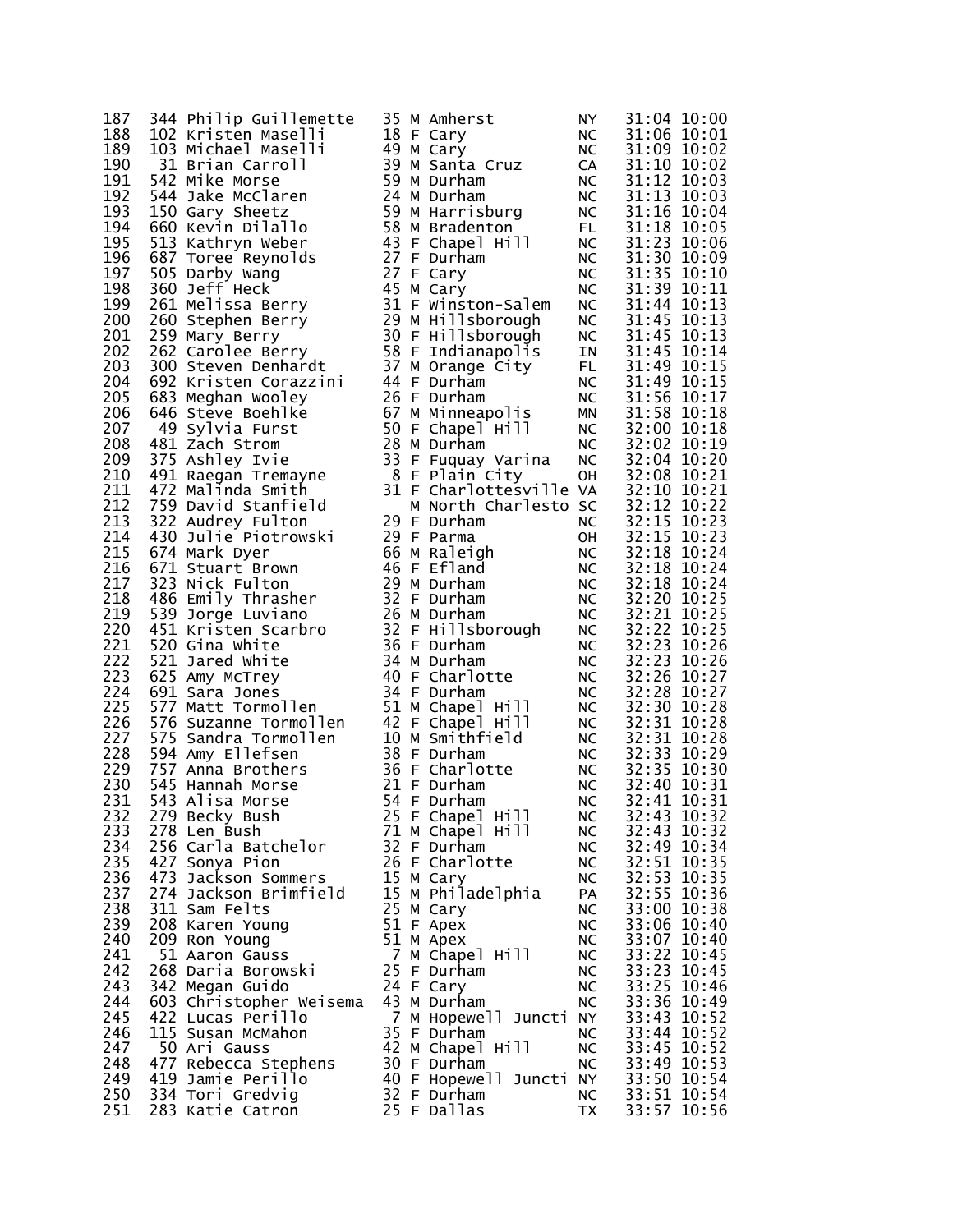| 252        | 403 Beth McLendon-Arvik                   |      | 49 F Durham                                   | <b>NC</b>             | 34:01 10:57                |
|------------|-------------------------------------------|------|-----------------------------------------------|-----------------------|----------------------------|
| 253        | 132 Rebecca Prichard                      |      | 22 F Durham                                   | NC .                  | 34:01 10:57                |
| 254        | 133 Kathy Prichard                        |      | 52 F Durham                                   | NC                    | 34:01 10:57                |
| 255        | 449 Lynn Robbins                          |      | 62 F Durham                                   | NC                    | 34:01 10:57                |
| 256        | 622 Rochelle White                        |      | 61 F Chapel Hill                              | NC                    | 34:06 10:59                |
| 257        | 623 Martha Wenner                         |      | 45 F Wilmington                               | NC                    | 34:09 11:00                |
| 258        | 495 Emily Valentine                       |      | 39 F Cary                                     | NC                    | 34:14 11:01                |
| 259        | 92 Rebekah Lewis                          |      | 34 F Washington                               | DC <b>D</b>           | 34:17 11:02                |
| 260        | 413 Samuel Parrish                        |      | 16 M Durham                                   | NC                    | 34:18 11:03                |
| 261        | 289 Kim Cerillo                           |      | 25 F Durham                                   | NC                    | 34:33 11:07                |
| 262        | 628 Wil McTier                            |      | 12 M Charlotte                                | NC                    | 34:34 11:08                |
| 263        | 476 Brett Squire                          |      | 31 M Chapel Hill                              | NC                    | 34:39 11:10                |
| 264        | 10 Tiffany Bergin                         |      | 31 F Apex                                     | NC                    | 34:43 11:11                |
| 265        | 135 Christopher Pruitt                    |      | 38 M Durham                                   | NC                    | 34:44 11:11                |
| 266        | 134 Michelle Pruitt                       |      | 32 F Durham                                   | NC                    | 34:44 11:11                |
| 267        | 265 Fabrizio Bianchi                      |      | 45 M Durham                                   | NC                    | 34:46 11:12                |
| 268        | 318 Lauren Formy-Duval                    |      | 39 F Durham                                   | NC                    | 34:48 11:13                |
| 269        | 554 Katie Barbour                         |      | 8 F Chapel Hill                               | NC                    | 34:51 11:14                |
| 270        | 418 Kevin Patterson                       |      | 32 M Durham                                   | NC                    | 34:53 11:14                |
| 271        | 555 Todd Barbour                          |      | 48 M Chapel Hill                              | NC                    | 34:53 11:14                |
| 272        | 111 Melanie McKay                         |      | 29 F Fairfax                                  | VA<br>NC              | 34:56 11:15                |
| 273        | 619 Billy Maupin                          |      | 45 M Durham<br>12 F Durham                    | NC                    | 34:56 11:15                |
| 274<br>275 | 620 Addie Maupin                          |      |                                               |                       | 34:57 11:15                |
| 276        | 384 Ensley King                           |      | 7 F Hillsborough<br>38 M Hillsborough         | NC<br><b>NC</b>       | 34:57 11:15<br>34:58 11:16 |
| 277        | 382 Stephen King<br>267 Stephanie Bordeau |      | 41 F Durhma                                   | NC                    | 35:01 11:16                |
| 278        | 439 Matthew Portnoy                       |      | 58 M Raleigh                                  |                       | 35:03 11:17                |
| 279        | 19 Barbara Brothers                       |      | 48 F Huntersville                             | NC<br><b>NC</b>       | 35:06 11:18                |
| 280        | 178 Jennifer Williams                     |      | 33 F Durham                                   | NC                    | 35:10 11:19                |
| 281        | 270 Michelle Brenner                      |      |                                               | NC                    | 35:10 11:19                |
| 282        | 381 English King                          |      | 38 F Durnam<br>37 F Hillsborough<br>-- Surham | NC                    | 35:11 11:20                |
| 283        | 349 Carrie Harbinson                      |      |                                               | NC                    | 35:17 11:22                |
| 284        | 348 Erik Harbinson                        |      | 34 M Durham                                   |                       | 35:18 11:22                |
| 285        | 483 Philip Sweet                          |      | 62 M Charlotte                                | NC<br>NC<br><b>NC</b> | 35:18 11:22                |
| 286        | 258 Haleigh Bennett                       |      | 29 F Baltimore                                | MD                    | 35:21 11:23                |
| 287        | 373 Darla Iuliucci                        |      | 48 F Fuquay Varina                            | NC                    | 35:22 11:23                |
| 288        | 639 Jennifer Goldberg                     |      | 48 F Harrisburg                               | NC                    | 35:25 11:24                |
| 289        | 560 Quentin Kinnell                       |      | 12 M Cary                                     | NC                    | 35:33 11:27                |
| 290        | 475 Emily Squire                          |      | 28 F Chapel Hill                              | NC                    | 35:34 11:27                |
| 291        | 677 Jodi Wiley                            |      | 39 F Mebane                                   | NC                    | 35:34 11:27                |
| 292        | 676 Jordan Wiley                          |      | 8 M Mebane                                    | NC                    | 35:34 11:27                |
| 293        | 670 Dave Brown                            |      | 13 M High Point                               | NC                    | 35:37 11:28                |
| 294        | 590 Amelia Smith                          |      | 9 F Durham                                    |                       | 35:38 11:28                |
| 295        | 589 Peter Smith                           |      | 43 M Durham                                   | <b>NC</b>             | 35:38 11:28                |
| 296        | 668 Scott Davis                           |      | 46 M Washington                               | DC                    | 35:39 11:29                |
| 297        | 667 Jennifer Cate                         |      | 45 F Washington                               | DC                    | 35:39 11:29                |
| 298<br>299 | 371 Molly Hupp                            |      | 42 F Durham                                   | <b>NC</b>             | 35:40 11:29                |
| 300        | 480 Shawn Stover                          |      | 35 F Chapel Hill                              | <b>NC</b>             | 35:40 11:29<br>35:41 11:30 |
| 301        | 656 Anya Sippen<br>657 Monique Miller     |      | 26 F Durham<br>27 F Washington                | NC.<br>DC             | 35:41 11:30                |
| 302        | 655 Catherine Sarenac                     | 40 F |                                               |                       | 35:41 11:30                |
| 303        | 445 Gavin Rampley                         |      | 8 M Canton                                    | GA                    | 35:43 11:30                |
| 304        | 609 Ellen Garcia                          |      | 33 F Durham                                   | NC                    | 35:56 11:34                |
| 305        | 499 Scott Virag                           |      | 41 M Raleigh                                  | NC.                   | 35:57 11:35                |
| 306        | 606 Bill Adams                            |      | 55 M Washington                               | MΙ                    | 36:02 11:36                |
| 307        | 607 Ruby Lane                             |      | 11 F Asheville                                | <b>NC</b>             | 36:02 11:36                |
| 308        | 444 Cora Rampley                          |      | 10 F Canton                                   | GA                    | 36:02 11:36                |
| 309        | 443 Kevin Rampley                         |      | 42 M Canton                                   | GA                    | 36:02 11:36                |
| 310        | 15 Heidi Braness                          |      | 33 F Holly Springs                            | NC                    | 36:04 11:37                |
| 311        | 30 Stacey Carroll                         |      | 36 F Santa Cruz                               | CA                    | 36:04 11:37                |
| 312        | 659 Leah Sell-Goodhand                    |      | 33 F Durham                                   | <b>NC</b>             | 36:15 11:40                |
| 313        | 596 Paul Ardis                            |      | 33 M Schenectady                              | NY.                   | 36:16 11:41                |
| 314        | 595 Eric Ardis                            |      | 36 M Fishers                                  | ΙN                    | 36:16 11:41                |
| 315        | 658 Kiah Sell-Goodhand                    |      | 29 F Durham                                   | <b>NC</b>             | 36:17 11:41                |
| 316        | 264 Leigh Anne Bianchi                    |      | 41 F Durham                                   | <b>NC</b>             | 36:20 11:42                |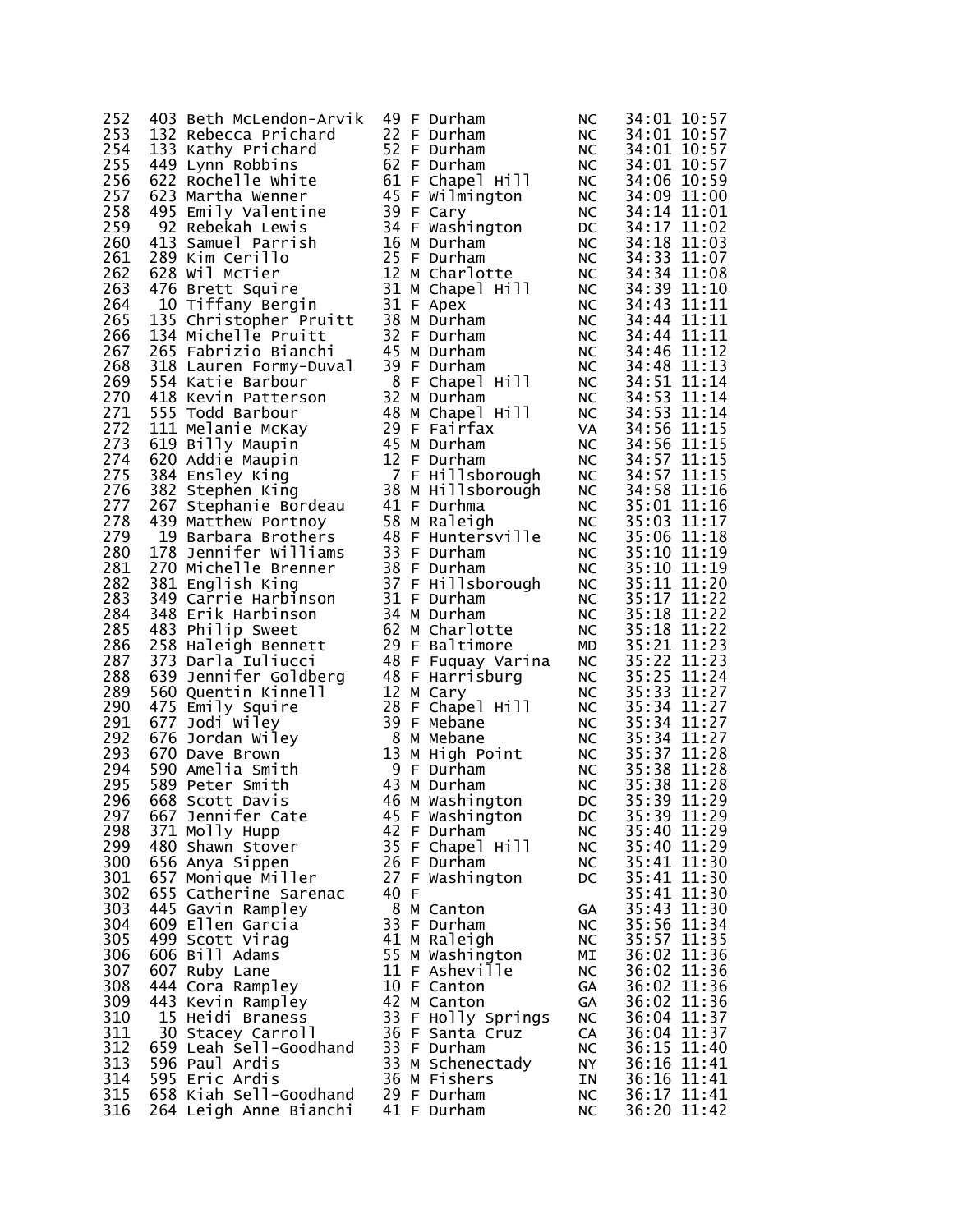| 317        | 416 Vickie Pashion                       |  | 64 F Durham                 | <b>NC</b>                   |             | 36:29 11:45                |
|------------|------------------------------------------|--|-----------------------------|-----------------------------|-------------|----------------------------|
| 318        | 680 Jonathan Bolte                       |  | 9 M Durham                  | NC.                         |             | 36:32 11:46                |
| 319        | 604 Christie Lucero                      |  | 40 F Durham                 | NC                          |             | 36:32 11:46                |
| 320<br>321 | 552 Pete Fonseca                         |  | 8 M Durham<br>40 F Canton   | NC                          |             | 36:32 11:46<br>36:34 11:47 |
| 322        | 442 Gaetana Rampley<br>553 Janna Fonseca |  | 36 F Durham                 | GA<br><b>NC</b>             |             | 36:44 11:50                |
| 323        | 70 Keith Hasson                          |  | 44 M Atlanta                | inC<br>GA                   |             | 36:48 11:51                |
| 324        | 570 Tiger Harris                         |  | 46 M Chapel Hill            | NC                          |             | 36:51 11:52                |
| 325        | 572 Finn Harris                          |  | 12 M Chapel Hill            |                             |             | 36:51 11:52                |
| 326        | 325 Olivia Gaffney                       |  | 10 F New York               | NC<br>NY                    |             | 36:57 11:54                |
| 327        | 324 Elizabeth Gaffney                    |  | 48 F New York               | NY N                        |             | 36:57 11:54                |
| 328        | 530 Emily Avetta                         |  | 37 F Durham                 | <b>NC</b>                   |             | 37:05 11:56                |
| 329        | 80 Rebekkah Huss                         |  | 24 F Durham                 | NC                          |             | 37:06 11:57                |
| 330        | 366 Angela Hill                          |  | 50 F Raleigh                | NC                          |             | 37:08 11:58                |
| 331        | 429 Kevin Pion                           |  | 24 M Cary                   | NC                          |             | 37:13 11:59                |
| 332<br>333 | 410 Amara Omeokwe                        |  | 30 F Durham                 | NC                          |             | 37:19 12:01<br>37:22 12:02 |
| 334        | 653 Carly Schontz<br>255 Monica Austin   |  | F Cary<br>24 F Durham       | <b>NC</b><br><b>NC</b>      |             | 37:24 12:02                |
| 335        | 254 Chris Austin                         |  | 24 M Durham                 | NC                          |             | 37:24 12:03                |
| 336        | 581 Erika Wilson                         |  | 38 F Durham                 | NC                          |             | 37:32 12:05                |
| 337        | 22 Emily Brozowski                       |  | 24 F Chapel Hill            |                             | 37:44 12:09 |                            |
| 338        | 307 Marie Eddinger                       |  | 24 F Hillsborough           | NC<br>NC                    |             | 37:48 12:10                |
| 339        | 293 Shannon Clarke                       |  | 33 F Durham                 | NC                          |             | 37:54 12:12                |
| 340        | 393 Xander MacIver                       |  | 12 M Durham                 | NC                          |             | 38:03 12:15                |
| 341        | 294 Ashley Corra                         |  | 33 F Durham                 | NC                          |             | 38:04 12:15                |
| 342        | 537 Travis Frazier                       |  | 31 M Durham                 | NC                          |             | 38:06 12:16                |
| 343        | 376 Brenda Jablonski                     |  | 44 F New York               | <b>NY</b>                   |             | 38:10 12:17                |
| 344        | 684 Tim Coe                              |  | 29 M Alexandria             | VA                          |             | 38:10 12:17                |
| 345        | 685 Clarke Coe                           |  | 27 F Alexandria             | VA                          |             | 38:10 12:17                |
| 346        | 71 Lisa Hatch                            |  | 58 F Durham                 | NC                          |             | 38:17 12:20                |
| 347        | 621 Cole Dutton                          |  | 26 M Durham                 | NC                          |             | 38:20 12:21                |
| 348<br>349 | 582 Mandy Cline<br>583 Heath Cline       |  | 34 F Cary                   | NC                          |             | 38:22 12:21<br>38:22 12:21 |
| 350        | 532 Ishy Shah                            |  | 43 M Cary<br>47 F Raleigh   | <b>NC</b><br>NC             |             | 38:23 12:22                |
| 351        | 441 Robin Portnoy                        |  | 55 F Melville               |                             |             | 38:25 12:22                |
| 352        | 515 Elizabeth West                       |  | 31 F Mebane                 | N <sup>Y</sup><br><b>NC</b> |             | 38:33 12:25                |
| 353        | 636 Deborah Sitlinger                    |  | 61 F Louisville             | KY X                        |             | 38:54 12:31                |
| 354        | 635 Lee Sitlinger                        |  | 70 M Louisville             |                             |             | 38:54 12:32                |
| 355        | 372 Heather Iocca                        |  | 40 F Durham                 | KY<br>NC                    |             | 38:57 12:33                |
| 356        | 400 Sydney McDermott                     |  | 11 F Durham                 | NC                          |             | 38:57 12:33                |
| 357        | 471 Jacquelyn Smith                      |  | 63 F Gainesville            | FL.                         |             | 39:07 12:36                |
| 358        | 392 Nancie MacIver                       |  | 43 F Durham                 | <b>NC</b>                   |             | 39:15 12:38                |
| 359        | 109 Chantal McGill                       |  | 35 F Durham                 | NC                          |             | 39:19 12:40                |
| 360        | 108 Jermaine McGill                      |  | 33 M Durham                 | <b>NC</b>                   |             | 39:19 12:40                |
| 361<br>362 | 585 Kristyn Keyes                        |  | 26 F Durham<br>44 F Atlanta | <b>NC</b><br>GA             |             | 39:22 12:41<br>39:28 12:43 |
| 363        | 69 Betsy Hasson<br>379 Jaret Johnson     |  | 71 M Broomfield             | C <sub>O</sub>              |             | 39:35 12:45                |
| 364        | 512 Cael Weber                           |  | 7 M Durham                  | NС                          |             | 39:41 12:47                |
| 365        | 358 Sara Hashway                         |  | 40 F Minneapolis            | ΜN                          |             | 39:41 12:47                |
| 366        | 556 Sally Barbour                        |  | 47 F Chapel Hill            | <b>NC</b>                   |             | 39:43 12:47                |
| 367        | 106 Kerry McDonald                       |  | 46 F Madison                | AL                          |             | 39:52 12:50                |
| 368        | 53 Amelia Gehm                           |  | 9 F Hillsborough            | <b>NC</b>                   |             | 39:52 12:50                |
| 369        | 681 Jeff Bolte                           |  | 47 M Durham                 | NС                          |             | 39:52 12:50                |
| 370        | 354 Heather Harmsen                      |  | 31 F Cary                   | <b>NC</b>                   |             | 39:54 12:51                |
| 371        | 617 Kelly Sharbrough                     |  | 38 F Charleston             | SC                          |             | 40:10 12:56                |
| 372        | 339 Aaron Guest                          |  | 10 M Durham                 | NС                          |             | 40:23 13:00                |
| 373        | 340 Gretel Guest                         |  | 43 F Durham                 | <b>NC</b>                   |             | 40:24 13:01                |
| 374        | 302 Tony Dhillon                         |  | 35 M Durham                 | <b>NC</b>                   |             | 40:25 13:01                |
| 375<br>376 | 20 Meredith Brown<br>597 Lydia Metz      |  | 32 F Durham<br>9 F Durham   | <b>NC</b><br><b>NC</b>      |             | 40:31 13:03<br>40:33 13:03 |
| 377        | 361 Sarah Heck                           |  | 18 F Cary                   | <b>NC</b>                   |             | 40:42 13:06                |
| 378        | 54 Wendy Gehm                            |  | 48 F Hillsborough           | <b>NC</b>                   |             | 40:43 13:07                |
| 379        | 363 Lauren Heck                          |  | 45 F Cary                   | NC                          |             | 40:44 13:07                |
| 380        | 510 Mia Wayman                           |  | 14 F Durham                 | <b>NC</b>                   |             | 40:44 13:07                |
| 381        | 378 Mark Jewell                          |  | 34 M Durham                 | <b>NC</b>                   |             | 40:48 13:08                |
|            |                                          |  |                             |                             |             |                            |

| 64                   | F      | Durham                 | N <sub>C</sub>       |
|----------------------|--------|------------------------|----------------------|
| 9<br>40              | Μ<br>F | Durham<br>Durham       | NC<br>NC             |
| 8                    | Μ      | Durham                 | N                    |
| 40                   | F      | Canton                 | GΑ                   |
| 36<br>44             | F<br>Μ | Durham<br>Atlanta      | N<br>G۵              |
| 46                   | м      | Chapel Hill            | N <sub>C</sub>       |
| 12                   | Μ      | нill<br>Chapel         | N                    |
| 10                   | F      | New York<br>New York   | N١                   |
| 48<br>37             | F<br>F | Durham                 | N١<br>N              |
| 24                   | F      | Durham                 | N <sub>C</sub>       |
| 50                   | F      | Raleigh                | N                    |
| 24<br>30             | М<br>F | Cary<br>Durham         | N <sub>C</sub><br>N  |
|                      | F      | Cary                   | N                    |
| 24                   | F      | Durham                 | N                    |
| 24<br>38             | M<br>F | Durham<br>Durham       | N0<br>N <sub>C</sub> |
| 24                   | F      | Chapel<br>Hill         | N                    |
|                      | F      | Hillsborough           | N <sub>C</sub>       |
| - 24<br>33<br>12     | F<br>Μ | Durham<br>Durham       | N<br>N <sub>C</sub>  |
| 33<br>31             | F      | Durham                 | N                    |
|                      | М      | Durham                 | N                    |
| 44                   | F<br>M | New York<br>Alexandria | N١<br>٧A             |
| 29<br>27             | F      | Alexandria             | ۷A                   |
| 58                   | F      | Durham                 | N <sub>C</sub>       |
| -<br>26<br>34        | Μ<br>F | Durham<br>Cary         | N0<br>N <sub>C</sub> |
| 43                   | M      | Cary                   | N <sub>C</sub>       |
| 47                   | F      | Raléigh                | N                    |
| 55<br>31             | F<br>F | Melville<br>Mebane     | N١<br>N              |
| 61                   | F      | Louisville             | K١                   |
| 70                   | Μ      | Louisville             | К١                   |
| 40<br>11             | F<br>F | Durham<br>Durham       | N<br>N <sub>C</sub>  |
| 63                   | F      | Gainesville            | FL                   |
|                      | F      | Durham                 | N <sub>C</sub>       |
| 43<br>35<br>33<br>26 | F      | Durham                 | N                    |
|                      | M<br>F | Durham<br>Durham       | NC<br>N              |
| 44                   | F      | Atlanta                | G۵                   |
| 71                   | м      | Broomfield             | CC                   |
| 7<br>40              | Μ<br>F | Durham<br>Minneapolis  | N<br>M٨              |
| 47                   | F      | Chapel Hill            | N                    |
| 46                   | F      | Madison                | AL                   |
| 9<br>47              | F<br>M | Hillsborough<br>Durham | N<br>N               |
| 31<br>38             | F      | Cary                   | N                    |
|                      | F      | Charleston             | sc                   |
| 10                   | Μ<br>F | Durham<br>Durham       | NC<br>N <sub>C</sub> |
| 43<br>35<br>32       | Μ      | Durham                 | NC                   |
|                      | F      | Durham                 | NC                   |
| 9<br>18              | F<br>F | Durham<br>Cary         | N<br>N               |
| 48                   | F      | Hillsborough           | N                    |
| 45                   | F      | Cary                   | N                    |
| 14<br>34             | F<br>M | Durham<br>Durham       | N<br>N               |
|                      |        |                        |                      |

| University And A complete the Contract of Contract of A Anders A A contract A Contract of A contract of Contract of A | 23333444555500011222234450000111222223555550111222335447775992853 |          |  |
|-----------------------------------------------------------------------------------------------------------------------|-------------------------------------------------------------------|----------|--|
|                                                                                                                       |                                                                   |          |  |
|                                                                                                                       |                                                                   |          |  |
|                                                                                                                       |                                                                   |          |  |
|                                                                                                                       |                                                                   |          |  |
|                                                                                                                       |                                                                   |          |  |
|                                                                                                                       |                                                                   |          |  |
|                                                                                                                       |                                                                   |          |  |
|                                                                                                                       |                                                                   |          |  |
|                                                                                                                       |                                                                   |          |  |
|                                                                                                                       |                                                                   |          |  |
|                                                                                                                       |                                                                   |          |  |
|                                                                                                                       |                                                                   |          |  |
|                                                                                                                       |                                                                   |          |  |
|                                                                                                                       |                                                                   |          |  |
|                                                                                                                       |                                                                   |          |  |
|                                                                                                                       |                                                                   |          |  |
|                                                                                                                       |                                                                   |          |  |
|                                                                                                                       |                                                                   |          |  |
|                                                                                                                       |                                                                   |          |  |
|                                                                                                                       |                                                                   |          |  |
|                                                                                                                       |                                                                   |          |  |
|                                                                                                                       |                                                                   |          |  |
|                                                                                                                       |                                                                   |          |  |
|                                                                                                                       |                                                                   |          |  |
|                                                                                                                       |                                                                   |          |  |
|                                                                                                                       |                                                                   |          |  |
|                                                                                                                       |                                                                   |          |  |
|                                                                                                                       |                                                                   |          |  |
|                                                                                                                       |                                                                   |          |  |
|                                                                                                                       |                                                                   |          |  |
|                                                                                                                       |                                                                   |          |  |
|                                                                                                                       |                                                                   |          |  |
|                                                                                                                       |                                                                   |          |  |
|                                                                                                                       |                                                                   |          |  |
|                                                                                                                       |                                                                   |          |  |
|                                                                                                                       |                                                                   |          |  |
|                                                                                                                       |                                                                   |          |  |
|                                                                                                                       |                                                                   |          |  |
|                                                                                                                       |                                                                   |          |  |
|                                                                                                                       |                                                                   |          |  |
|                                                                                                                       |                                                                   |          |  |
|                                                                                                                       |                                                                   |          |  |
|                                                                                                                       |                                                                   |          |  |
|                                                                                                                       |                                                                   |          |  |
|                                                                                                                       |                                                                   |          |  |
|                                                                                                                       |                                                                   |          |  |
|                                                                                                                       |                                                                   |          |  |
|                                                                                                                       |                                                                   |          |  |
|                                                                                                                       |                                                                   |          |  |
|                                                                                                                       |                                                                   |          |  |
|                                                                                                                       |                                                                   |          |  |
|                                                                                                                       |                                                                   |          |  |
|                                                                                                                       |                                                                   |          |  |
|                                                                                                                       |                                                                   |          |  |
|                                                                                                                       |                                                                   |          |  |
|                                                                                                                       |                                                                   |          |  |
|                                                                                                                       |                                                                   |          |  |
|                                                                                                                       |                                                                   |          |  |
|                                                                                                                       |                                                                   |          |  |
|                                                                                                                       |                                                                   |          |  |
|                                                                                                                       |                                                                   |          |  |
|                                                                                                                       |                                                                   |          |  |
|                                                                                                                       |                                                                   |          |  |
|                                                                                                                       |                                                                   |          |  |
|                                                                                                                       |                                                                   |          |  |
|                                                                                                                       |                                                                   |          |  |
|                                                                                                                       |                                                                   |          |  |
|                                                                                                                       | 444555551223334444844448                                          |          |  |
|                                                                                                                       |                                                                   | $\vdots$ |  |
|                                                                                                                       |                                                                   |          |  |
|                                                                                                                       |                                                                   |          |  |
|                                                                                                                       |                                                                   |          |  |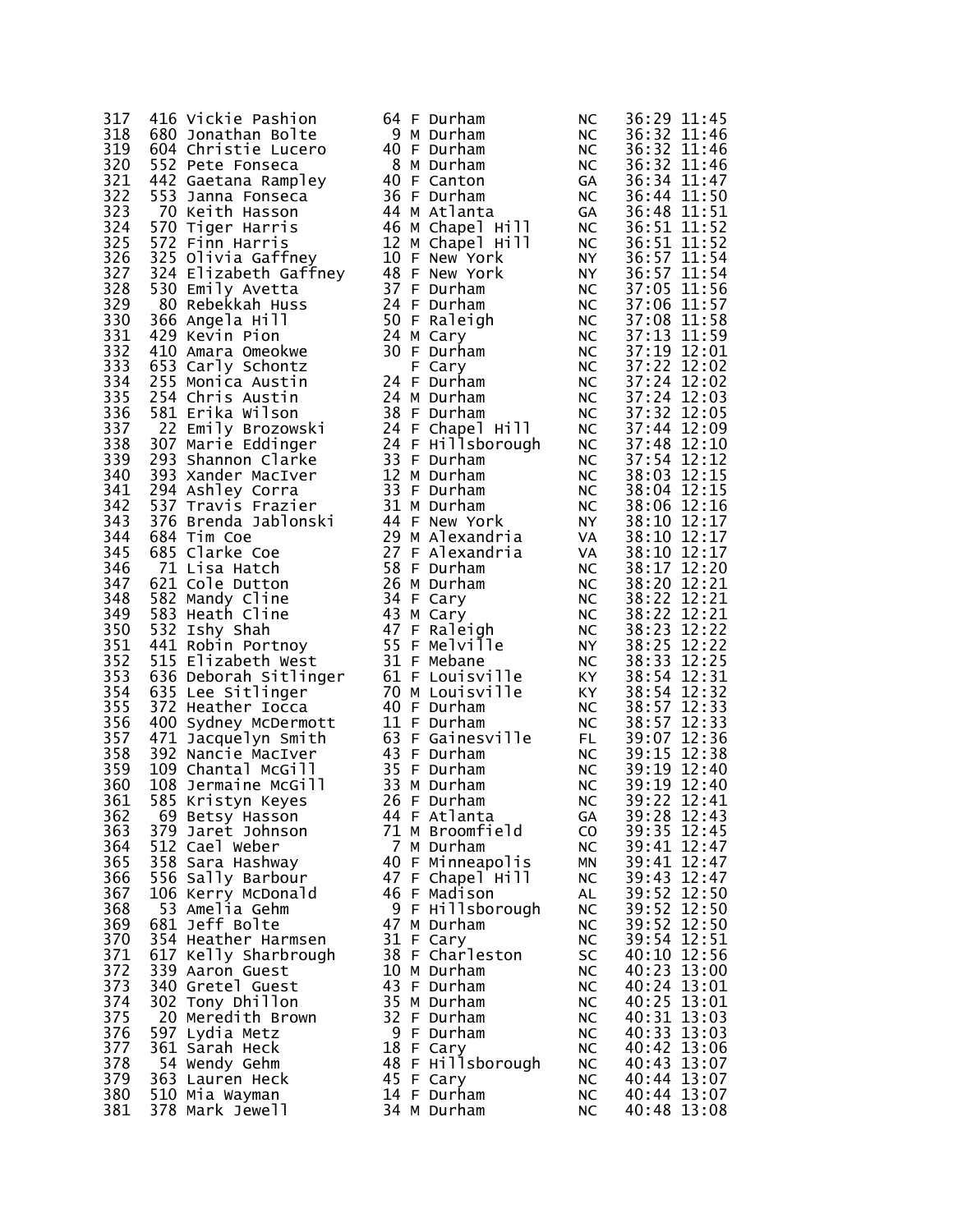| 382        | 377 Jolene Jewell                                                               |  | 34 F Durham                          | <b>NC</b>       | 40:48 13:08                |
|------------|---------------------------------------------------------------------------------|--|--------------------------------------|-----------------|----------------------------|
| 383        | 281 Jennifer Callens                                                            |  | 32 F Cary                            | NC.             | 40:57 13:11                |
| 384        | 301 Jina Dhillon                                                                |  | 33 F Durham                          | NC              | 41:04 13:14                |
| 385        | 401 Tom McGinnis                                                                |  | 52 M Durham                          | NC              | 41:10 13:15                |
| 386        | 346 John Hackworth                                                              |  | 71 M Lexington                       | KY I            | 41:29 13:21                |
| 387        | 593 Brenda McGrays                                                              |  | 52 F Huntsville                      | AL              | 41:30 13:22                |
| 388        | 345 Carolyn Hackworth                                                           |  | 70 F Lexington                       | KY.             | 41:31 13:22                |
| 389        | 347 Lindsay Handrich                                                            |  | 29 F Durham                          | NC              | 41:38 13:24                |
| 390        | 164 Marshall Turner                                                             |  | 6 M Huntsville                       | AL              | 41:40 13:25                |
| 391        | 165 Amy Turner                                                                  |  | 44 F Huntsville                      | AL              | 41:46 13:27                |
| 392        | 498 Jessie Virag                                                                |  | 38 F Raleigh                         | NC.             | 41:52 13:29                |
| 393        | 557 Ryan Barbour                                                                |  | 10 M Chapel Hill                     | NC              | 42:04 13:33                |
| 394        | 615 Camilla McBarnette                                                          |  | 57 F Durham                          | <b>NC</b>       | 42:21 13:38                |
| 395        | 251 Shannon Allee                                                               |  | 44 F Durham                          | NC.             | 42:23 13:39                |
| 396        | 524 Maddy Witchey                                                               |  | 19 F McLean                          | VA              | 42:27 13:40                |
| 397        | 525 Debbie Witchey                                                              |  | 52 F McLean                          | VA              | 42:27 13:40                |
| 398        | 24 Maddy witchey<br>25 Debbie Witchey<br>87 Katherine Kerns<br>33 Marween Kerns |  | 21 F Chapel Hill<br>24 F Chapel Hill | NC.             | 42:36 13:43                |
| 399<br>400 |                                                                                 |  | 27 F Chapel Hill                     | NC              | 42:44 13:46                |
| 401        | 85 Megan Kerns<br>679 Marty Josey                                               |  | 53 M Durham                          | NC.<br>NC.      | 42:44 13:46<br>42:56 13:49 |
| 402        | 8 Brianne Beckwith                                                              |  | 24 F Hillsborough                    |                 | 42:58 13:50                |
| 403        | 365 Shannon Hester                                                              |  | 38 M Durham                          | NC<br><b>NC</b> | 42:59 13:50                |
| 404        | 423 Maia Perpignano                                                             |  | 7 F Durham                           | <b>NC</b>       | 43:00 13:51                |
| 405        | 308 Debra Farley                                                                |  | 58 F Christiansburg                  | VA              | 43:11 13:54                |
| 406        | 277 Crystal Burton                                                              |  | 36 F Durham                          | <b>NC</b>       | 43:24 13:58                |
| 407        | 566 Stephanie Suber                                                             |  | 35 F Durham                          | NC.             | 43:38 14:03                |
| 408        | 559 Leigh Kinnell                                                               |  | 45 F Cary                            | NC              | 43:40 14:03                |
| 409        | 562 Lizzie-Kay Kinnell                                                          |  | 11 F Cary                            | <b>NC</b>       | 43:40 14:04                |
| 410        | 561 Taylor Kinnell                                                              |  | 14 F Cary                            | <b>NC</b>       | 43:40 14:04                |
| 411        | 355 Linda Harmsen                                                               |  | 60 F Cary                            | NC.             | 43:45 14:05                |
| 412        | 558 Kelly Barbour                                                               |  | 10 F Chapel Hill                     | NC              | 44:30 14:20                |
| 413        | 533 MacK Grady                                                                  |  | 61 M Durham                          | <b>NC</b>       | 44:45 14:25                |
| 414        | 173 Jana Wells                                                                  |  | 51 F Indianapolis                    | IN              | 45:06 14:31                |
| 415        | 174 Jordyn Wells                                                                |  | 29 F Indianapolis                    | IN              | 45:06 14:31                |
| 416        | 9 Emily Beckwith                                                                |  | 26 F Hillsborough                    | <b>NC</b>       | 45:10 14:33                |
| 417        | 450 A.C. Robbins                                                                |  | 81 M Durham                          | NC.             | 45:19 14:35                |
| 418        | 516 Tracey Wheeler                                                              |  | 50 F New Bern                        | <b>NC</b>       | 45:48 14:45                |
| 419        | 484 Stephanie Taylor                                                            |  | 46 F Fountain Inn                    | SC              | 45:48 14:45                |
| 420        | 669 walker Brown                                                                |  | 10 M High Point                      | NC              | 45:59 14:48                |
| 421        | 468 Jan Sherbak                                                                 |  | 59 F Chattanooga                     | TN              | 46:11 14:52                |
| 422        | 405 Yvette McMiller                                                             |  | 53 F Durham                          | NC              | 46:11 14:52                |
| 423        | 467 Steve Sherbak                                                               |  | 62 M Chattanooga                     | <b>TN</b>       | 46:14 14:53                |
| 424        | 601 Julie Franks                                                                |  | 50 F Durham                          | <b>NC</b>       | 46:45 15:03                |
| 425        | 600 Dan Franks                                                                  |  | 51 M Durham                          | <b>NC</b>       | 46:45 15:03                |
| 426        | 608 John Center<br>177 Ann Williams                                             |  | 60 M Chapel Hill<br>65 F Dallas      | <b>NC</b>       | 46:52 15:05<br>47:10 15:11 |
| 427<br>428 | 321 Jill Fuller                                                                 |  | 46 F Cary                            | ТX<br><b>NC</b> | 47:30 15:18                |
| 429        | 309 Jeff Federman                                                               |  | 43 M Durham                          | <b>NC</b>       | 47:50 15:24                |
| 430        | 663 Leslie Donahue                                                              |  | 63 F Longwood                        | FL.             | 48:01 15:28                |
| 431        | 662 Dennis Donahue                                                              |  | 63 M Longwood                        | FL.             | 48:02 15:28                |
| 432        | 175 Jonathan Williams                                                           |  | 30 M Durham                          | <b>NC</b>       | 48:26 15:36                |
| 433        | 176 Jennifer Williams                                                           |  | 28 F Chicago                         | IL              | 48:28 15:36                |
| 434        | 180 Margie Williams                                                             |  | 59 F Quincy                          | IL              | 48:29 15:37                |
| 435        | 598 Jon Felten                                                                  |  | 42 M Cary                            | <b>NC</b>       | 48:58 15:46                |
| 436        | 599 Kelly Felten                                                                |  | 42 F Cary                            | <b>NC</b>       | 48:59 15:46                |
| 437        | 37 Allison Cook                                                                 |  | 22 F Durham                          | <b>NC</b>       | 49:27 15:55                |
| 438        | 303 Mona Dhillon                                                                |  | 61 F Durham                          | NC              | 49:27 15:55                |
| 439        | 38 Joshua Cunningham                                                            |  | 25 M Durham                          | <b>NC</b>       | 49:27 15:55                |
| 440        | 688 Clare Coe                                                                   |  | 27 F Alexandria                      | VA              | 49:37 15:59                |
| 441        | 689 Tom Walker                                                                  |  | 60 M Franklin                        | <b>TN</b>       | 49:38 15:59                |
| 442        | 425 Joe Peveler                                                                 |  | 6 M Durham                           | <b>NC</b>       | 49:46 16:01                |
| 443        | 426 Frank Peveler                                                               |  | 41 M Durham                          | NC              | 49:47 16:02                |
| 444        | 35 Joy Condor                                                                   |  | 55 F Creedmoor                       | <b>NC</b>       | 49:55 16:04                |
| 445        | 34 Anthony Condor                                                               |  | 55 M Creedmoor                       | NC              | 49:55 16:04                |
| 446        | 640 Joseph Tkacz                                                                |  | 64 M Raleigh                         | <b>NC</b>       | 50:54 16:23                |